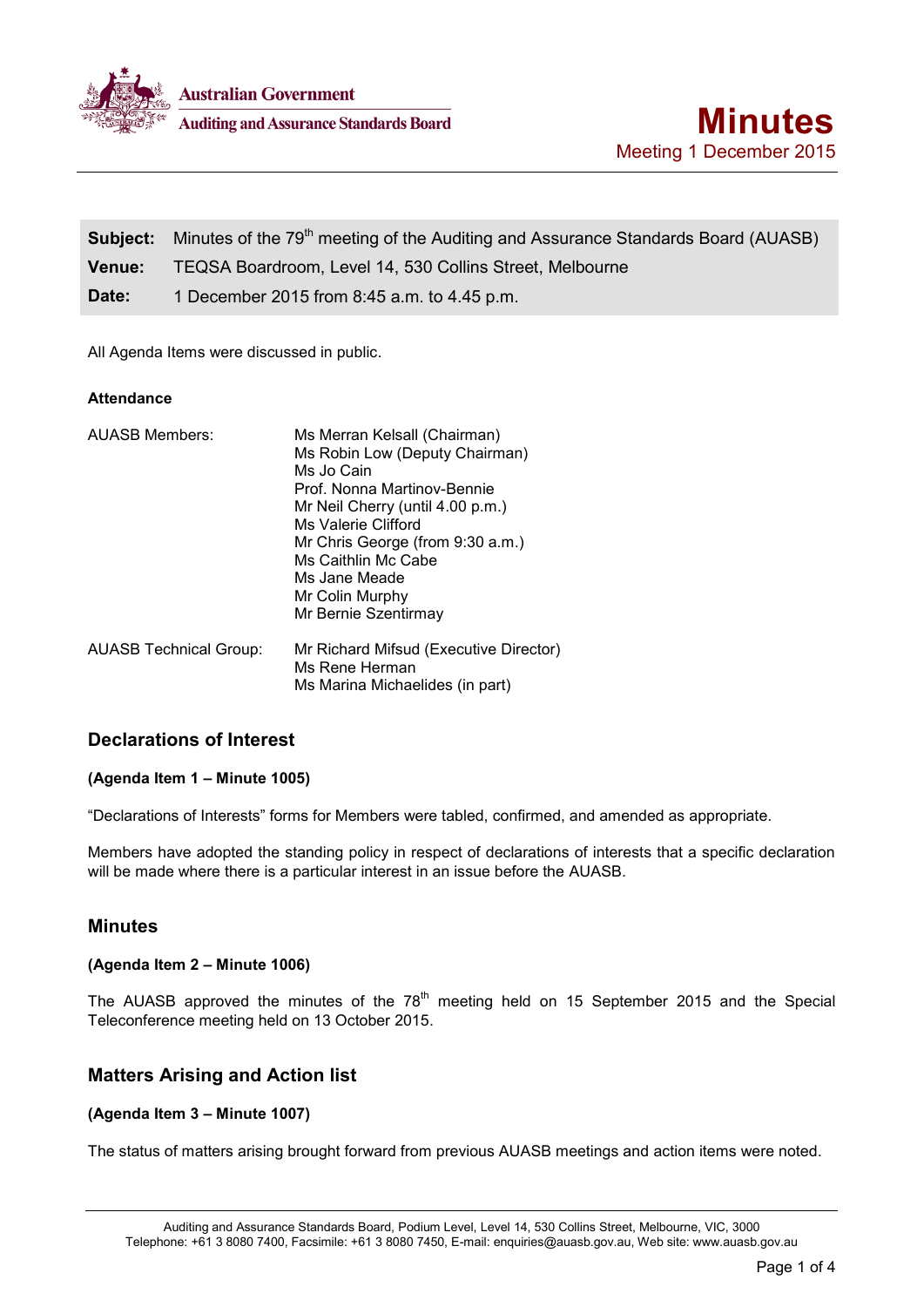

### **Auditing Disclosures Project**

### **(Agenda Item 4 – Minute 1008)**

The AUASB considered the submissions received from constituents on the Auditing Disclosures project and cleared the proposed amendments to Auditing Standards arising from ED 03/15 *Proposed Auditing Standard ASA 2015-3 Amendments to Australian Auditing Standards.*

### **Auditing Reporting Project and Related Amendments (including Revised ASA 720**

### **(Agenda Item 5 – Minute 1009)**

- (a) The AUASB considered and approved for issue in late December/early January, subject to minor editorials:
	- i. a new Auditing Standard ASA 701 *Communicating Key Audit Matters in the Independent Auditor's Report*;
	- ii. revisions to the following eight existing standards: ASAs 260; 570; 700; 705; 706; 720; 805 and 810; and
	- iii. Auditing Standard ASA 2015-1 *Amendments to Australian Auditing Standards*, resulting in amendments to the following existing standards: ASAs 200; 210; 220; 230; 240; 300; 315; 320; 330; 450; 500; 510; 540; 560; 580; 600; 710 and 800, and Compiled versions of the Standards.
- (b) The AUASB considered and approved the Basis for Conclusions *Reporting on Audited Financial Reports – New and Revised Auditor Reporting Standards and Related Conforming Amendments.*
- (c) The AUASB agreed that further guidance would need to be developed and considered at the 22 February 2016 AUASB meeting to:
	- i. clarify the definition of "listed entity" as used in ASA 701; and<br>ii. corovide an illustrative diagram to depict the decision flo
	- provide an illustrative diagram to depict the decision flow that an auditor follows in determining key audit matters under ASA 701.
- (d) The AUASB also agreed that it would consider and approve a series of auditor responsibility statements to be included on the AUASB website in early 2016.

### **ASAE 3100** *Compliance Engagements*

#### **(Agenda Item 6 – Minute 1010)**

The AUASB considered a further draft of a proposed ED of revised ASAE 3100 *Compliance Engagements*. The AUASB agreed that the revised draft is to be brought back for further consideration at the 22 February 2016 AUASB meeting.

## **ASIC Presentation**

## **(Agenda Item 7 – Minute 1011)**

Mr John Price, ASIC Commissioner and Mr Doug Niven, Senior Executive Leader, presented an ASIC Audit Update and related developments including ASIC's strategic objectives, audit activities and issues emanating from inspection findings.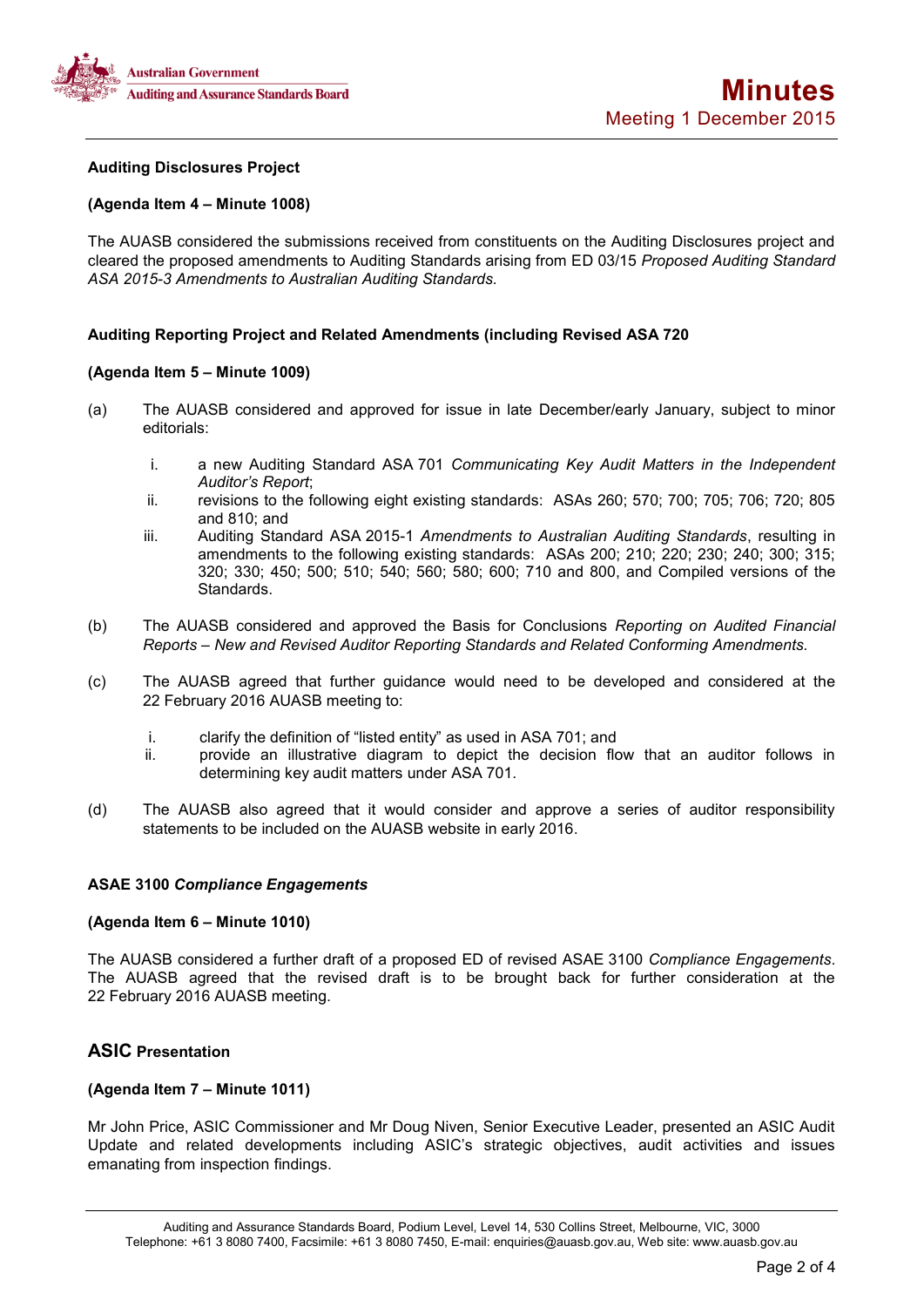

## **Auditor Reporting – Other Considerations**

## **(Agenda Item 8 – Minute 1012)**

(a) *GS 010 Responding to Questions at an Annual General Meeting*

The AUASB agreed to defer consideration of the revised GS 010 *Responding to Questions at an Annual General Meeting* until the 22 February 2016 AUASB meeting*.*

(b) *Clarifying the purpose of audit opinions* 

The AUASB considered the appropriateness of inserting disclaimers to third parties in statutory audit reports of public companies and other entities in Australia and formed the view that it was not in the public interest for the AUASB to pursue the insertion of "Bannerman" type disclaimers in Australian statutory audits.

## **International**

### **(Agenda Item 9 – Minute 1013)**

(a) *IAASB Meeting 7-11 December 2015* 

The AUASB received a report on key matters to be discussed at the IAASB meeting to be held on 7-11 December 2015 in New York, including :

- Audit Quality;
- Group Audits;
- Professional Scepticism;
- Integrated Reporting;
- Data Analytics; and
- Financial Institutions

#### (b) *Integrated Reporting*

The AUASB received an update on current assurance related <IR> activities being undertaken both internationally and within Australia.

## **Corporate Matters**

### **(Agenda Item 10 – Minute 1014)**

(a) *Standard on Service Performance Information* 

The AUASB noted the update on the progress of the NZAuASB project to develop an assurance standard on service performance information and the AASB's project on ED 270 Reporting Service Performance Information.

(b) *Report from AUASB Chairman on Recent Meetings*

The AUASB noted the Chairman's key meetings attended and presentations given since the last AUASB meeting.

(c) *AUASB updated Technical Work Program*

The AUASB noted the updated AUASB Technical Work Program for the year ending 30 June 2016.